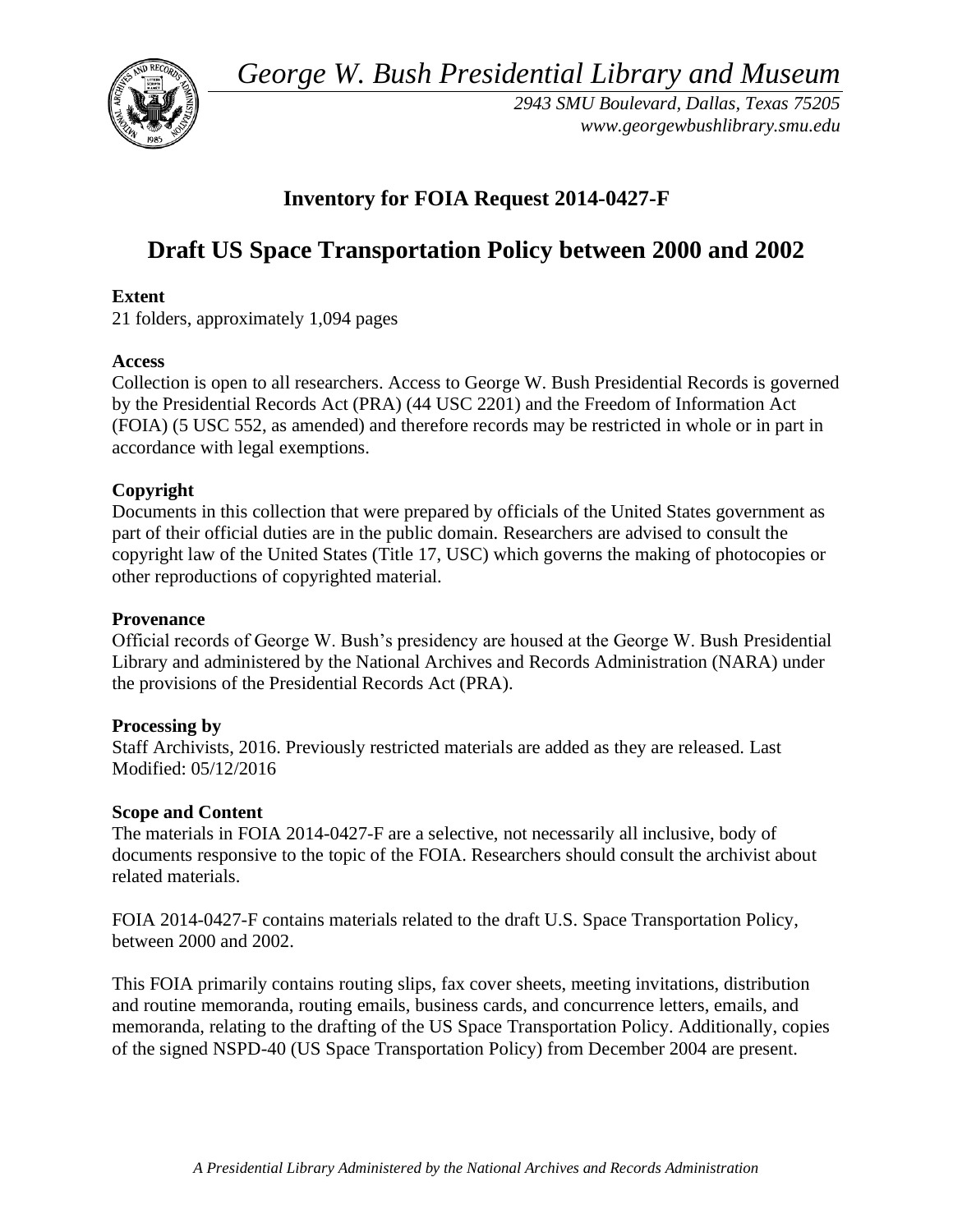It should be noted that many of the documents in this FOIA have been closed due to National Security classification and/or exemptions of the Freedom of Information Act.

#### **System of Arrangement**

 The materials in FOIA 2014-0427-F are a systematic body of documents responsive to the topic of the FOIA. Researchers should consult an archivist about related materials.

Documents responsive to this FOIA were found in these collection areas – Staff Member Office Files and George W. Bush Presidential Electronic Records.

 Staff Member Office Files are maintained at the folder level by staff members within their individual offices and document all levels of administration activity.

Staff Member Office Files are processed at the folder level, that is, individual documents are not selected and removed from a folder for processing. While this method maintains folder integrity, it frequently results in the incidental processing of documents that are not wholly responsive to the subject area.

George W. Bush Presidential Electronic Records are a unique segment preserved in an electronic system separate from the Electronic Records Archive (ERA). The records are processed by topic, printed, and filed in folders. Folders are arranged by Search and Access Set and thereunder by date.

 by members of the White House staff, as well as the Commission on Weapons of Mass George W. Bush Presidential Electronic Records contain electronic records created or received Destruction. These frequently classified records document the daily constitutional and statutory duties carried out by the George W. Bush administration and include record types such as email, email attachments, Night Notes, and cables.

The following is a list of documents and folders processed in response to FOIA 2014-0427-F:

### **Staff Member Office Files**

Domestic Policy Council

Boyd, Allison – Space Policy Files

Space Transportation

National Security Council - Defense Policy and Strategy

Klinger, Gil

U.S. Space Transportation \ EELV (Evolved Expendable Launch Vehicle) 2002 - 2004: Launch [1]

U.S. Space Transportation \ EELV (Evolved Expendable Launch Vehicle) 2002 - 2004: Launch [2]

U.S. Space Transportation \ EELV (Evolved Expendable Launch Vehicle) 2002 -